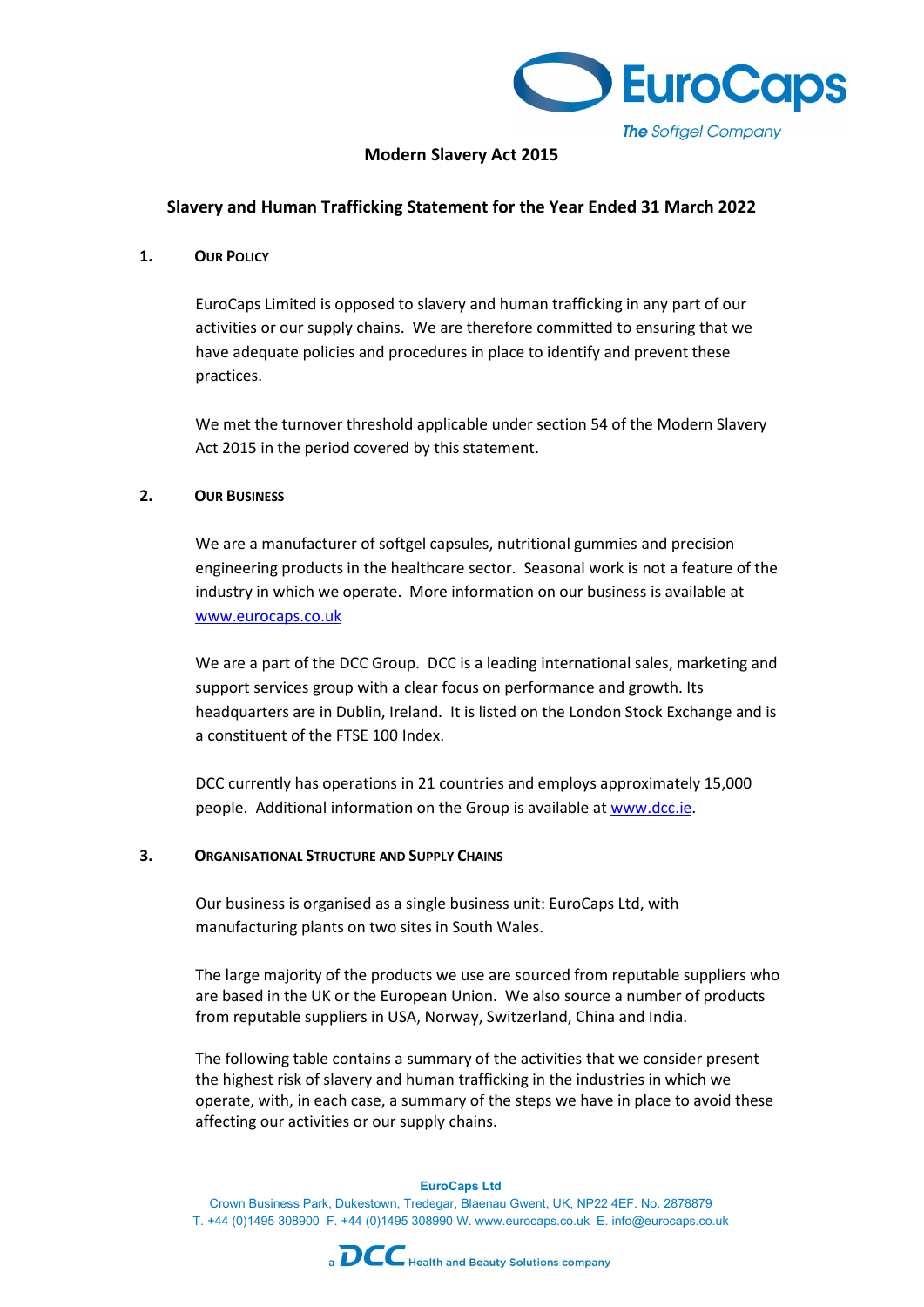

**The Softgel Company** 

| <b>Industry Risk</b>                   | <b>Steps Taken</b>                       |
|----------------------------------------|------------------------------------------|
| EuroCaps purchase raw materials from   | The business recognises that there is a  |
| overseas suppliers                     | risk of exploitation of workers from     |
|                                        | within its supply chain and has controls |
|                                        | in place to ensure that it only appoints |
|                                        | reputable suppliers who comply with      |
|                                        | applicable employment standards.         |
| EuroCaps utilises the services of road | The business recognises the risk of      |
| transport companies                    | slavery and human trafficking            |
|                                        | associated with international transport  |
|                                        | and has controls in place to ensure that |
|                                        | it appoints only reputable companies     |
|                                        | who comply with applicable standards     |
|                                        | to deliver its goods to customers.       |

#### 4. POLICIES IN RELATION TO SLAVERY AND HUMAN TRAFFICKING

The DCC Code of Conduct sets out our Group's commitment to acting ethically and with integrity towards our employees and in all our business relationships. Specifically, section 2 of the Code sets out our commitment to fair employment practices and section 14 of the Code sets out our commitment to preventing, as far as practicable, slavery and human trafficking in our supply chains.

The DCC Group Supply Chain Integrity Policy sets out the approach taken by every business in the DCC Group to ensuring that all the products we sell meet applicable legal and ethical standards.

In addition, the DCC Human Rights Policy sets out DCC's specific commitment to operate to internationally recognised standards of human rights, including in relation to forced labour, child labour and unsafe working conditions.

These documents are available at http://www.dcc.ie/responsibility/our-policies.

Our policy on slavery and human trafficking is set out in section 1 of this statement.

The requirements of our Code of Conduct, Group Supply Chain Integrity Policy, Human Rights Policy and our own policy are reflected in the more detailed policies and procedures that we have in place in EuroCaps Ltd. These are addressed in more detail in section 6 of this statement.

# 5. DUE DILIGENCE AND ASSESSING AND MANAGING RISK

As part of our compliance with the policies referred to above, we take the following steps:

Assess potential risk areas in our supply chains;

#### EuroCaps Ltd

Crown Business Park, Dukestown, Tredegar, Blaenau Gwent, UK, NP22 4EF. No. 2878879 T. +44 (0)1495 308900 F. +44 (0)1495 308990 W. www.eurocaps.co.uk E. info@eurocaps.co.uk